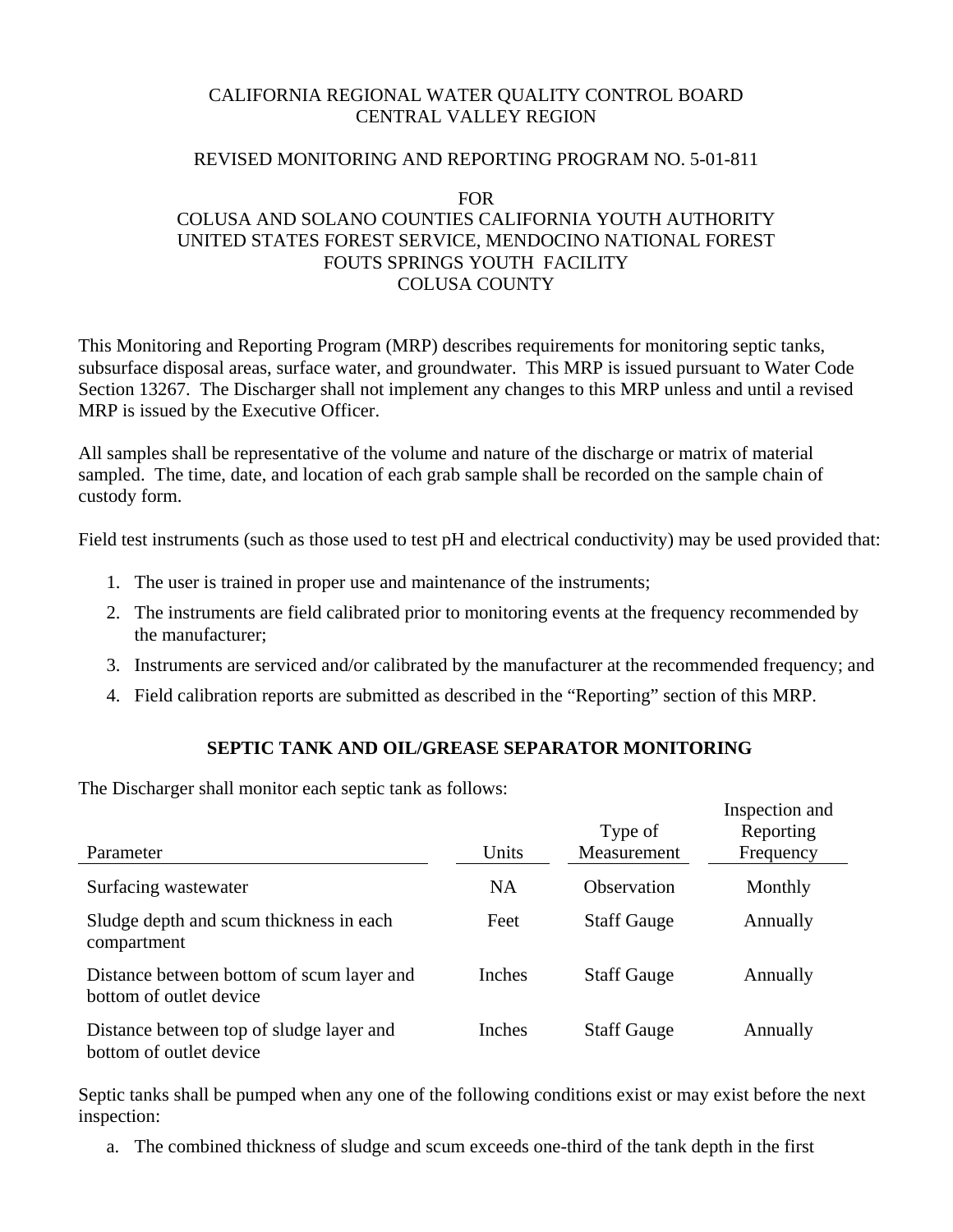compartment; or

- b. The bottom of the scum layer is within three inches of the outlet device; or
- c. The top of the sludge layer is within eight inches of the outlet device.

Septic tank monitoring is not required for one calendar year following septic tank cleaning.

All oil/grease separator tanks shall be inspected monthly, and oil/grease and solids shall be removed as necessary to ensure optimal operation. The results of monthly inspections and waste disposal shall be reported in the monthly and annual reports.

## **SEPTIC TANK EFFLUENT MONITORING**

Effluent samples shall be collected from the discharge side of each septic tank and the wash rack tank. Grab samples are considered representative of the discharge. At a minimum, the Discharger shall monitor the effluent as follows:

| Constituent/Parameter          | Units    | Type of Sample                              | Sampling<br>Frequency | Reporting<br>Frequency |
|--------------------------------|----------|---------------------------------------------|-----------------------|------------------------|
| Flow                           | Gpd      | <b>Meter Observation</b><br>or Estimate $1$ | Daily                 | Monthly                |
| pH                             | Std.     | Grab                                        | Monthly               | Monthly                |
| <b>Electrical Conductivity</b> | umhos/cm | Grab                                        | Monthly               | Monthly                |

An estimate based on population and/or water usage may be used if no flow meter exists.

### **SUBSURFACE DISPOSAL AREA MONITORING**

The Discharger shall conduct a **weekly** visual inspection of each leachfield. Evidence of surfacing wastewater, erosion, field saturation, runoff, seepage along the creek banks, or the presence of nuisance conditions shall be noted in the report. If surfacing or seeping water is found, a sample shall be collected and tested for total coliform organisms and total dissolved solids. In addition to the visual inspections, monitoring of the leachfields shall include the following:

| Parameter                    | Units  | <b>Type of Sample</b>                       | Sampling<br><b>Frequency</b> | Reporting<br><b>Frequency</b> |
|------------------------------|--------|---------------------------------------------|------------------------------|-------------------------------|
| Effluent depth $\frac{1}{1}$ | Inches | Measurement                                 | Quarterly                    | Quarterly <sup>2</sup>        |
| Flow to each leachfield      | gpd    | <b>Meter Observation</b><br>or Estimate $3$ | Daily                        | Monthly                       |

1 Measure the depth to any ponded wastewater in each inspection riser. The Discharger shall provide the depth of the ponded wastewater for each at-grade mound and leaching trench (when used).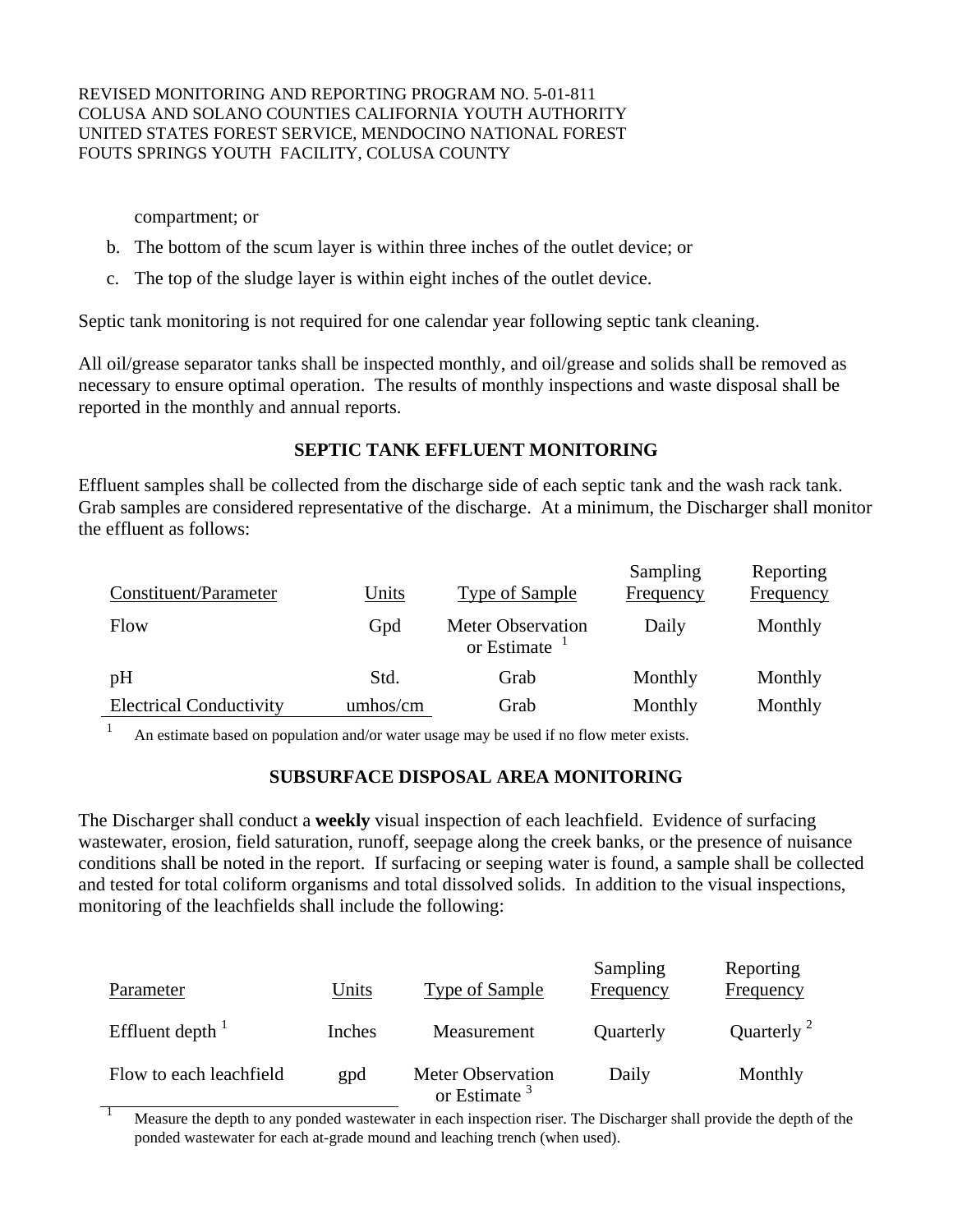- <sup>2</sup> Results shall be reported in the monthly monitoring report for month during which monitoring occurs.
- <sup>3</sup> An estimate based on population and/or water usage may be used if no flow meter exists.

## **GROUNDWATER MONITORING**

Beginning with the **third quarter of 2006**, the Discharger shall establish a quarterly groundwater sampling schedule with samples obtained approximately every three months. All wells shall be sampled and analyzed according to the schedule below.

Prior to construction of any new groundwater monitoring wells, the Discharger shall submit plans and specifications to the Regional Board for review and approval. Once installed, all new wells shall be added to the MRP and shall be sampled and analyzed according to the schedule below.

Prior to sampling, the groundwater elevation shall be measured in each well, and the wells shall be purged of at least three casing volumes until temperature, pH and electrical conductivity have stabilized. Depth to groundwater shall be measured to the nearest 0.01 feet. Samples shall be collected and analyzed using standard EPA methods. Groundwater monitoring shall include, at a minimum, the following:

|                                    |              | Type of     | Sampling  | Reporting        |
|------------------------------------|--------------|-------------|-----------|------------------|
| Constituent                        | Units        | Sample      | Frequency | <b>Frequency</b> |
| Depth to groundwater               | $0.01$ feet  | Measurement | Quarterly | Quarterly        |
| Groundwater elevation <sup>1</sup> | $0.01$ feet  | Calculated  | Quarterly | Quarterly        |
| Gradient                           | feet/feet    | Calculated  | Quarterly | Quarterly        |
| <b>Gradient direction</b>          | Degrees      | Calculated  | Quarterly | Quarterly        |
| Total dissolved solids             | mg/L         | Grab        | Quarterly | Quarterly        |
| Electrical conductivity            | umhos/cm     | Grab        | Quarterly | Quarterly        |
| Nitrate nitrogen                   | mg/L         | Grab        | Quarterly | Quarterly        |
| Ammonia nitrogen                   | mg/L         | Grab        | Quarterly | Quarterly        |
| Chloride                           | mg/L         | Grab        | Quarterly | Quarterly        |
| pH                                 | standard     | Grab        | Quarterly | Quarterly        |
| Total coliform organisms           | $MPN/100$ ml | Grab        | Quarterly | Quarterly        |
|                                    |              |             |           |                  |

<sup>1</sup> Groundwater elevation shall be determined based on depth-to-water measurements using a surveyed measuring point elevation on the well and a surveyed reference elevation.

### **REPORTING**

In reporting monitoring data, the Discharger shall arrange the data in tabular form so that the date, sample type (e.g., effluent, pond, etc.), and reported analytical result for each sample are readily discernible. The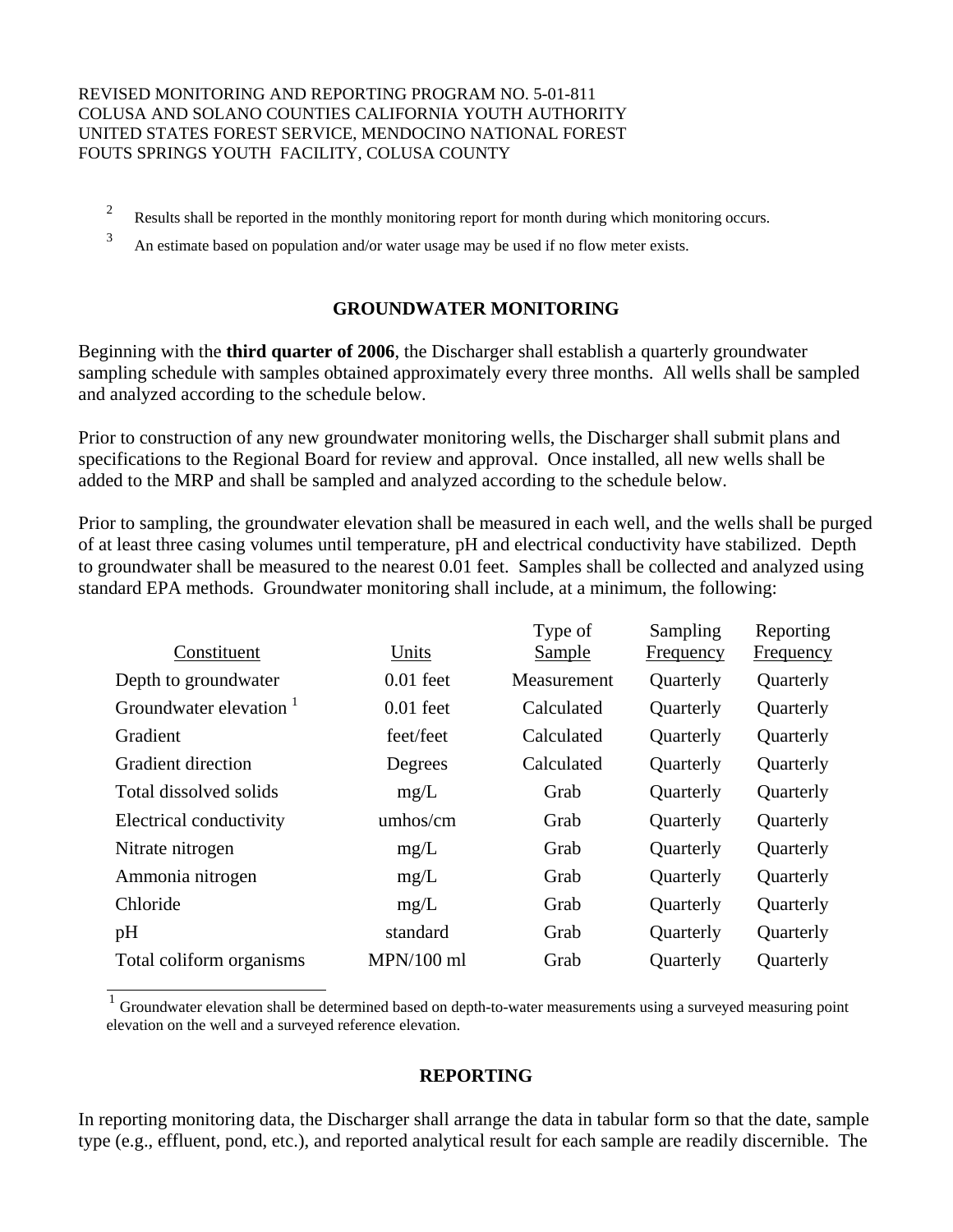data shall be summarized in such a manner to clearly illustrate compliance with waste discharge requirements and spatial or temporal trends, as applicable. The results of any monitoring done more frequently than required at the locations specified in the Monitoring and Reporting Program shall be reported to the Regional Board.

As required by the California Business and Professions Code Sections 6735, 7835, and 7835.1, all Groundwater Monitoring Reports shall be prepared under the direct supervision of a Registered Engineer or Geologist and signed and stamped by the registered professional.

## **A. Monthly Monitoring Reports**

All daily, weekly, and monthly monitoring data shall be reported in monthly monitoring reports. Monthly reports shall be submitted to the Regional Board on the **1st day of the second month following sampling** (i.e. the January Report is due by 1 March). At a minimum, the reports shall include:

- 1. Results of septic tank, septic tank effluent, and subsurface disposal area monitoring;
- 2. Results of oil/grease separator inspections and documentation of oil/grease and solids disposal (when performed).
- 3. A comparison of monitoring data to the discharge specifications and effluent limitations and an explanation of any violation of those requirements. Data shall be presented in tabular format;
- 4. Copies of all laboratory analytical report(s); and
- 5. A calibration log verifying calibration of all hand-held monitoring instruments and devices used to comply with the prescribed monitoring program.

## **B. Quarterly Monitoring Reports**

Quarterly monitoring reports shall be submitted to the Regional Board by the **1st day of the second month after the quarter** (i.e. the January-March quarterly report is due by May  $1<sup>st</sup>$ ) and may be combined with the monthly report. The Quarterly Report shall include the following:

- 1. Results of groundwater monitoring for all groundwater sampling activities during the quarter;
- 2. A narrative description of all preparatory, monitoring, sampling, and analytical testing activities for the groundwater monitoring. The narrative shall be sufficiently detailed to verify compliance with the WDRs, this MRP, and the Standard Provisions and Reporting Requirements. The narrative shall be supported by field logs for each well documenting depth to groundwater; parameters measured before, during, and after purging; method of purging; calculation of casing volume; and total volume of water purged;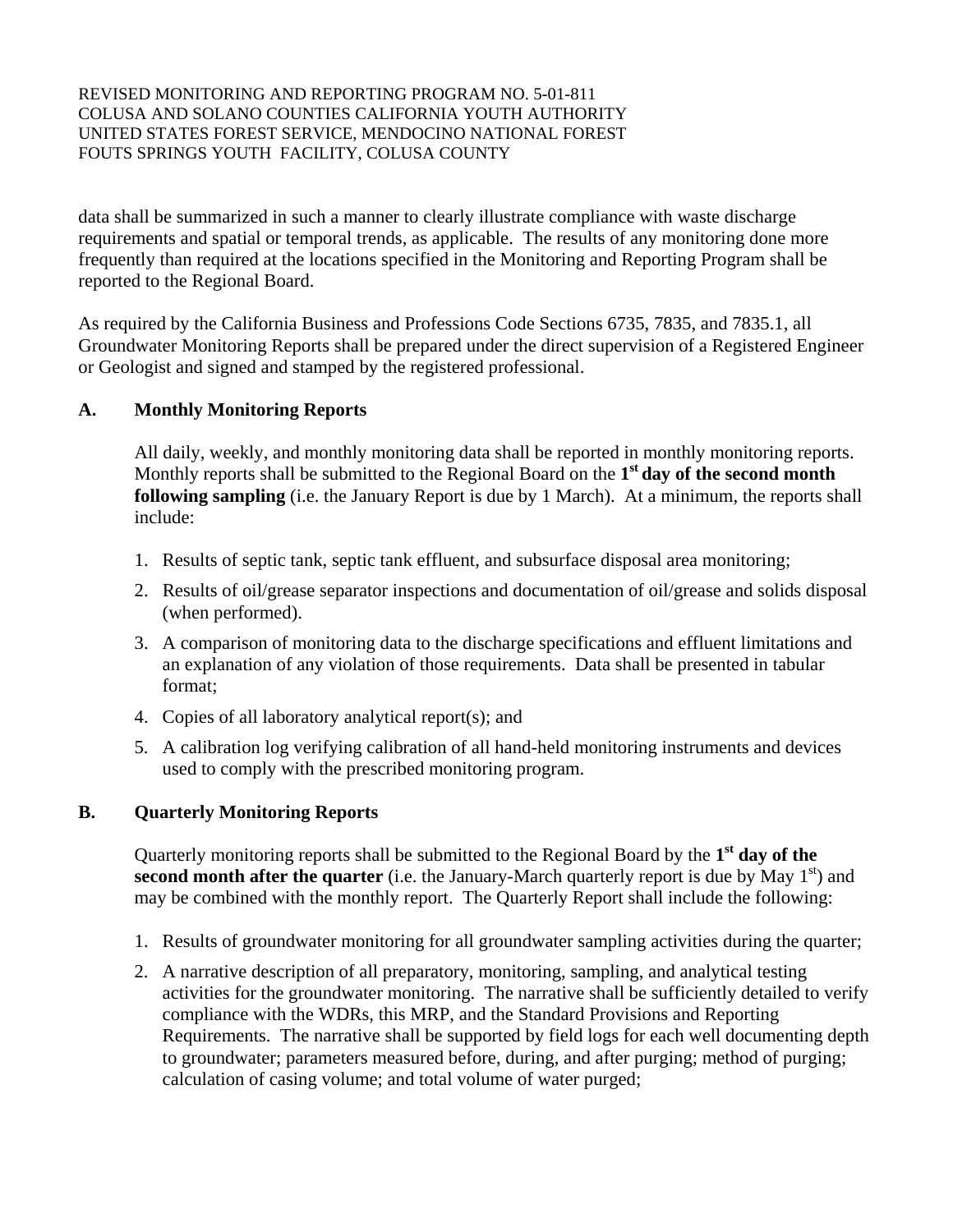- 3. Calculation of groundwater elevations, an assessment of groundwater flow direction and gradient on the date(s) of measurement, comparison of previous flow direction and gradient data, and discussion of seasonal trends if any;
- 4. A narrative discussion of the analytical results for all groundwater locations monitored including spatial and temporal tends, with reference to summary data tables, graphs, and appended analytical reports (as applicable);
- 5. A comparison of monitoring data to the groundwater limitations and an explanation of any violation of those requirements;
- 6. Summary data tables of historical and current water table elevations and analytical results;
- 7. A scaled map showing relevant structures and features of the facility, the locations of monitoring wells and any other sampling stations, and groundwater elevation contours referenced to mean sea level datum;
- 8. Copies of laboratory analytical report(s) for groundwater monitoring.

## **C. Annual Report**

Beginning in **February 2007**, an Annual Report shall be prepared and submitted to the Regional Board by **1 February** each year. The Annual Report shall include all monitoring data required in the monthly/quarterly schedule. In addition, the Annual Report shall include the following:

- 1. The contents of the regular groundwater monitoring report for the last quarter of the year;
- 2. Tabular and graphical summaries of all groundwater monitoring data collected during the year and quarterly groundwater elevation contour maps;
- 3. An intrawell statistical analysis of each groundwater monitoring parameter for each well; time versus concentration plots for each constituent for each well, and comparison to the established background groundwater concentrations;
- 4. A discussion of compliance and the corrective actions taken, as well as any planned or proposed actions needed to bring the discharge into full compliance with the waste discharge requirements;
- 5. A discussion of any data gaps and potential deficiencies/redundancies in the monitoring system or reporting program;
- 6. The results for analyses that are performed annually (as set forth above);
- 7. A summary of information on the management and disposal of biosolids and oil/grease separator waste;
- 8. The results from any analytical testing performed to characterize the biosolids prior to off-site disposal;
- 9. A forecast of influent flows for the coming year, as described in Standard Provision No. E.4; and